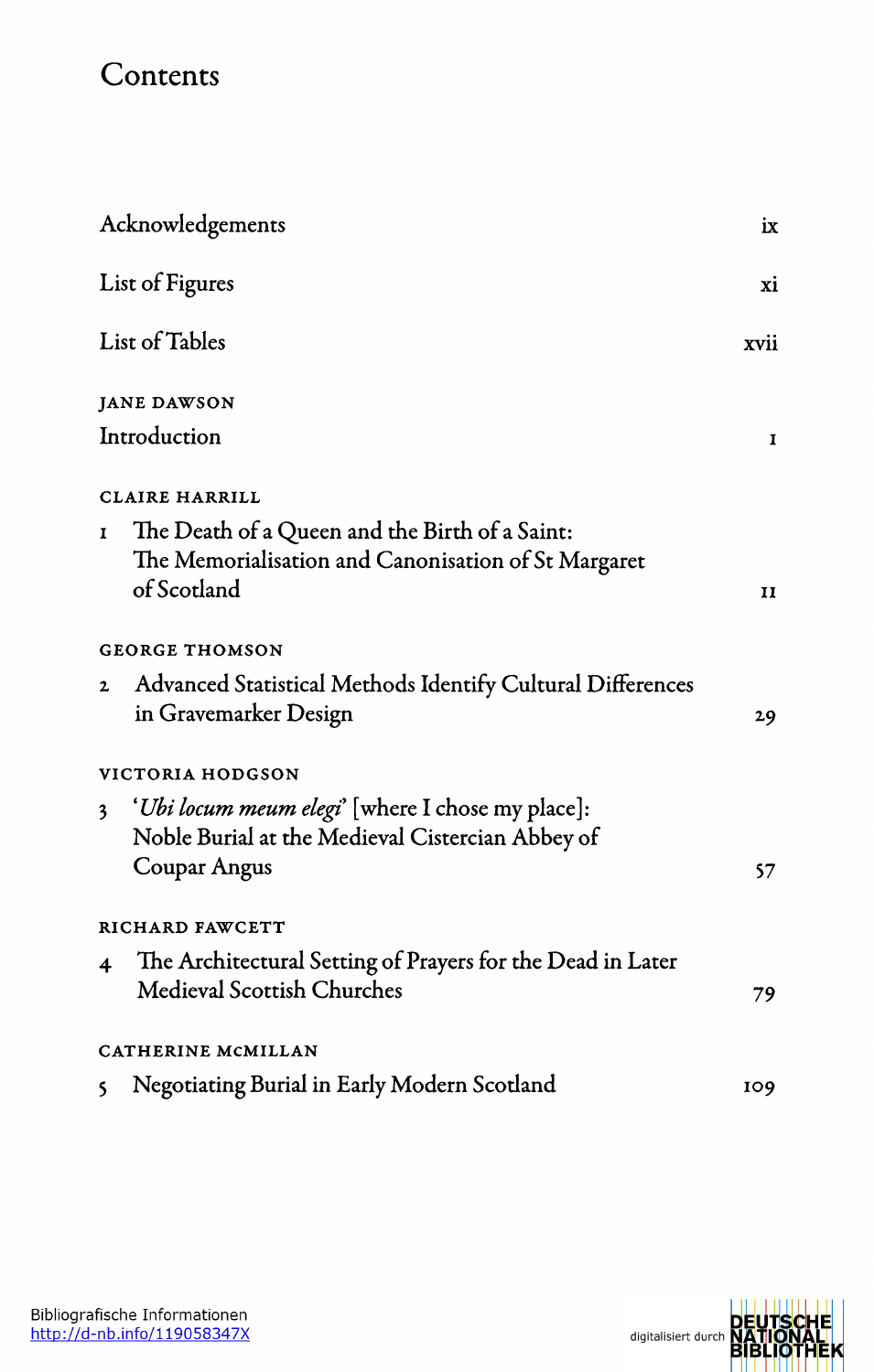| -<br>× |
|--------|
|--------|

| DÒMHNALL UILLEAM STIÙBHART |                                                                                                                                 |     |
|----------------------------|---------------------------------------------------------------------------------------------------------------------------------|-----|
| 6                          | Keening in the Scottish Gàidhealtachd                                                                                           | 127 |
|                            | CRISTINA GONZÁLEZ-LONGO                                                                                                         |     |
| 7                          | Robert Mylne and the First Baroque Mural Monument in<br>Greyfriars Kirkyard, 1675                                               | 147 |
|                            | RACHEL BENNETT                                                                                                                  |     |
| 8                          | 'I am resolved to avoid being made a public spectacle':<br>Suicide and the Scottish Criminal Body                               | 169 |
|                            | IAN CAMPBELL                                                                                                                    |     |
| 9                          | Approaching the End: Hogg's Confessions                                                                                         | 189 |
|                            | DEE HOOLE                                                                                                                       |     |
| 10                         | Following Death: Pauper Bodies and the Medical Schools<br>of Aberdeen, 1832-1914                                                | 205 |
|                            | ROSEMARY HANNAH                                                                                                                 |     |
| 11                         | The Third Marquess of Bute and the Supernatural                                                                                 | 231 |
|                            | MAELLE DUCHEMIN-PELLETIER                                                                                                       |     |
| 12                         | Deadbirth or Stillbirth? Medical and Legislative<br>Implications in the Late Nineteenth and Early<br><b>Twentieth Centuries</b> | 25I |
|                            | MICHELLE FOOT                                                                                                                   |     |
| 13                         | A Portrayal of Life Beyond Death: Helen Duncan's Spirit<br>Guide and His Portrait                                               | 273 |
|                            | <b>GLENYS CASWELL</b>                                                                                                           |     |
| 14                         | Local Authority Funerals in Early Twenty-first-century<br>Scotland                                                              | 299 |